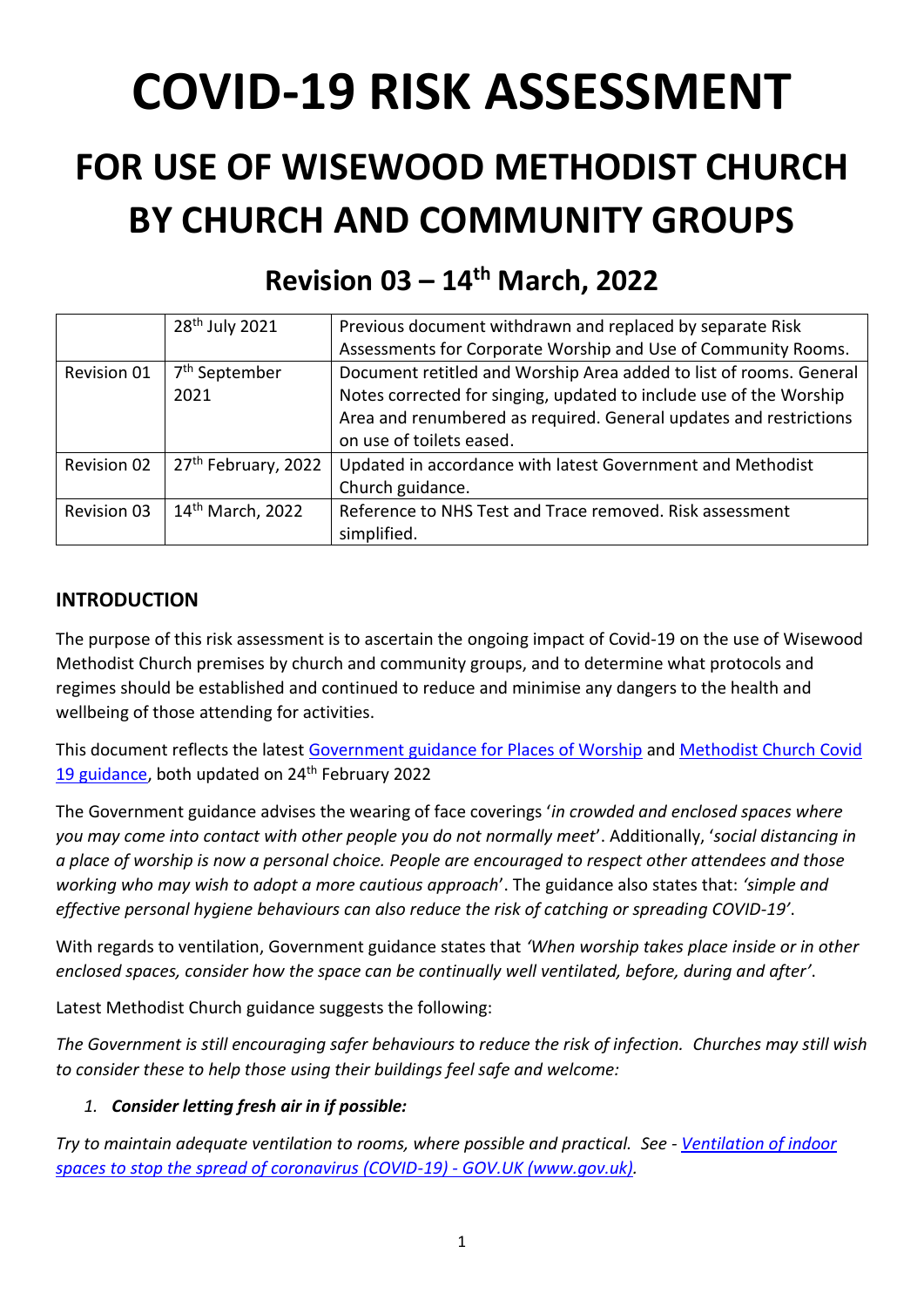#### *2. Consider wearing face coverings in areas of high risk:*

*It may be suitable in crowded or enclosed spaces, particularly if ventilation is poor, to wear face coverings, particularly where you share spaces with people you do not normally meet.*

#### *3. Considerations if feeling unwell:*

*Anyone experiencing Covid-19 symptoms should still consider taking a test and staying at home and avoiding contact with others if the test is positive. Particularly if working in higher risk environments or with those who might be vulnerable.*

#### *4. Consider how to encourage ongoing good hygiene practice:*

*It may be helpful to continue to provide hand sanitiser in convenient areas for everyone to use; keep established practices of cleaning surfaces touched regularly and rooms with high use by different groups such as toilets and kitchens. Similarly, continue to encourage good hygiene when considering handling shared objects, communal resources and food & drink.*

In summary, although no longer legal requirements, both the wearing of face coverings and social distancing are still advised on our premises, as is the substantial ventilation of all occupied spaces. Hand sanitizers will still be located at various points around the building, and rooms may be antiseptically cleaned using the 'fogger' when timescales permit. After 'fogging' the room should not be accessed for a minimum of one hour.

#### **USE OF COMMUNITY ROOMS AND WORSHIP AREA**

- ACCESSING THE BUILDING AND TOILETS See General Notes.
- ACCESSING THE WORSHIP AREA

See General Notes below. Numbers in the Worship Area to be limited to ensure that appropriate social distancing for the particular activity can be maintained. Where possible, face coverings should be worn when standing or seated. For singing (performance or rehearsal) see General Note 9. See also General Notes regarding cleaning of the premises.

- ACCESSING THE HALL, KITCHEN, OWLERTON ROOM AND WADSLEY/WESLEY ROOM See General Notes below. Numbers in each area to be limited to ensure that the appropriate social distancing for the particular activity can be maintained. Where possible, face coverings should be worn when standing or seated. Face coverings may be removed for exercise activities, e.g. dancing, Pilates, Zumba and keep fit, and when seated to partake of refreshments. For singing (performance or rehearsal) see General Note 9. Access to the Owlerton Room and Wadsley/Wesley Room and rear corridor to be carefully managed. See also General Notes regarding cleaning of the premises.
- EXITING THE PREMISES See General Notes regarding the regime for a controlled exiting ensuring social distancing.

• ACCESSING THE TOILETS Numbers of people allowed into the toilet areas at the same time should be limited to prevent crowding, and therefore users may experience having to wait on occasion. See General Notes 13 and 14.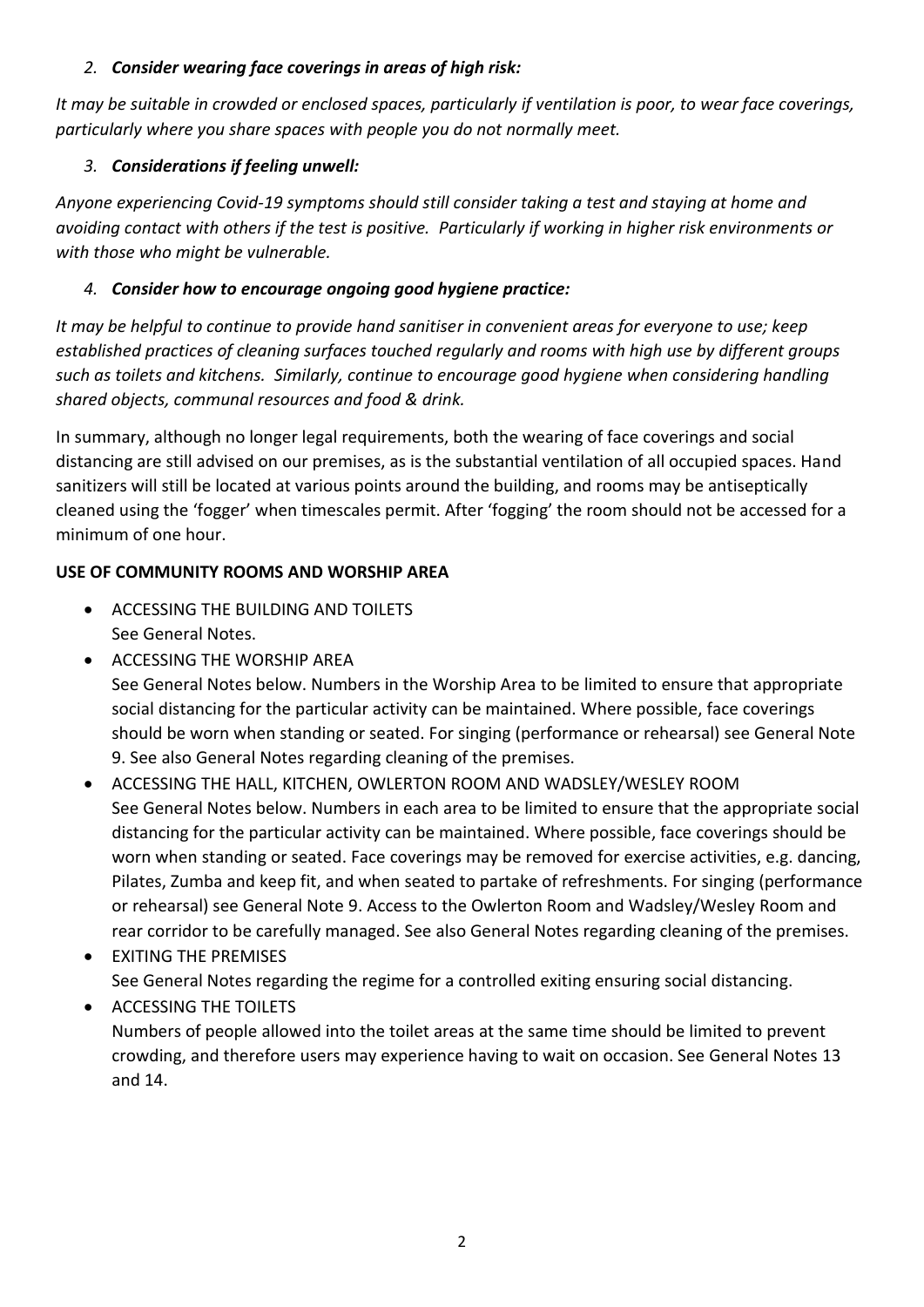#### **USE OF VESTRY AS OFFICE AND FOR MEETINGS (while the NHS Vaccine Hub is operating at Wisewood, the vestry is not available)**

• Limit the number of people in the vestry at any given time, all wearing face coverings and ensuring social distancing. Time spent in the vestry to be kept to a minimum; vestry window to be opened whilst it is occupied. Cleaning of equipment and touched surfaces to take place after use.

#### **GENERAL NOTES**

In our drive to minimize Covid-19 transmission via social and tactile contamination we will be adopting the following protocols and regimes until further notice:

- 1. Access into the building should be via the main entrance and managed to ensure where possible the observance of social distancing and the wearing of face coverings.
- 2. Hand sanitizers are available at key points throughout the building with a request that they be used by everyone.
- 3. Where any activity will last longer than fifteen minutes, ventilation in the room in which it is taking place should be implemented immediately upon entering the area and allowed to continue for as long as possible after the end of the activity prior to leaving the premises.
- 4. Where possible, during use of the worship area, windows in the worship area should be opened to improve cross ventilation. Vertical blinds in front of the open windows should be left open to avoid limiting air flow.
- 5. When the Community Rooms (Hall, Owlerton and Wadsley/Wesley Rooms) are being used, all opening windows should be opened to maximise natural ventilation. Blinds and curtains should be left open to avoid limiting air flow through open windows.
- 6. In order to improve ventilation in the hall, the windows in the snooker area should be opened for the duration of the activity and the fire exit door between the foyer and the main corridor should be held open on the magnetic hold-open device where this does not compromise privacy.
- 7. Where possible, no-one should remain in any of the Community Rooms or kitchen for more than 30 minutes without a break.
- 8. In the event of a particular group of people wanting to use the Community Rooms (Hall, Owlerton and Wadsley/Wesley Rooms) or Worship Area, the number of people in a room at any one time should be limited to ensure social distancing can be achieved if required. All activities, particularly singing or exercise activities, e.g., Pilates, Zumba, dancing, keep-fit, etc. should be strictly in accordance with Covid-19 guidance from their regulating bodies and with Government and Methodist Church guidance, particularly regarding any requirement for social distancing and wearing of face coverings.
- 9. Where singing takes place (rehearsals or performances), where possible it should follow the Government's latest Covid 19 – [guidance for the safe use of places of worship.](https://www.gov.uk/guidance/covid-19-guidance-for-the-safe-use-of-places-of-worship#singing-music-and-performances) Appropriate social distancing between singers, and singers and audience should be maintained.
- 10. Users of the Community Rooms and Worship Area (other than for worship) should undertake their own risk assessment, based on the proposed activity, guidance from their governing bodies, and this document. A copy should be made available to the church's Covid-19 Co-ordinators on request.
- 11. More than one person may be in the kitchen at a time, provided that social distancing is maintained, and face coverings worn. The kitchen extract fan should be switched on. If possible, the kitchen fire exit door should be opened when the kitchen is occupied and closed when not.
- 12. The difficulties in maintaining any social distancing in the narrow corridor outside the Owlerton and Wadsley/Wesley Rooms mean that access, both entry and egress, should be carefully managed.